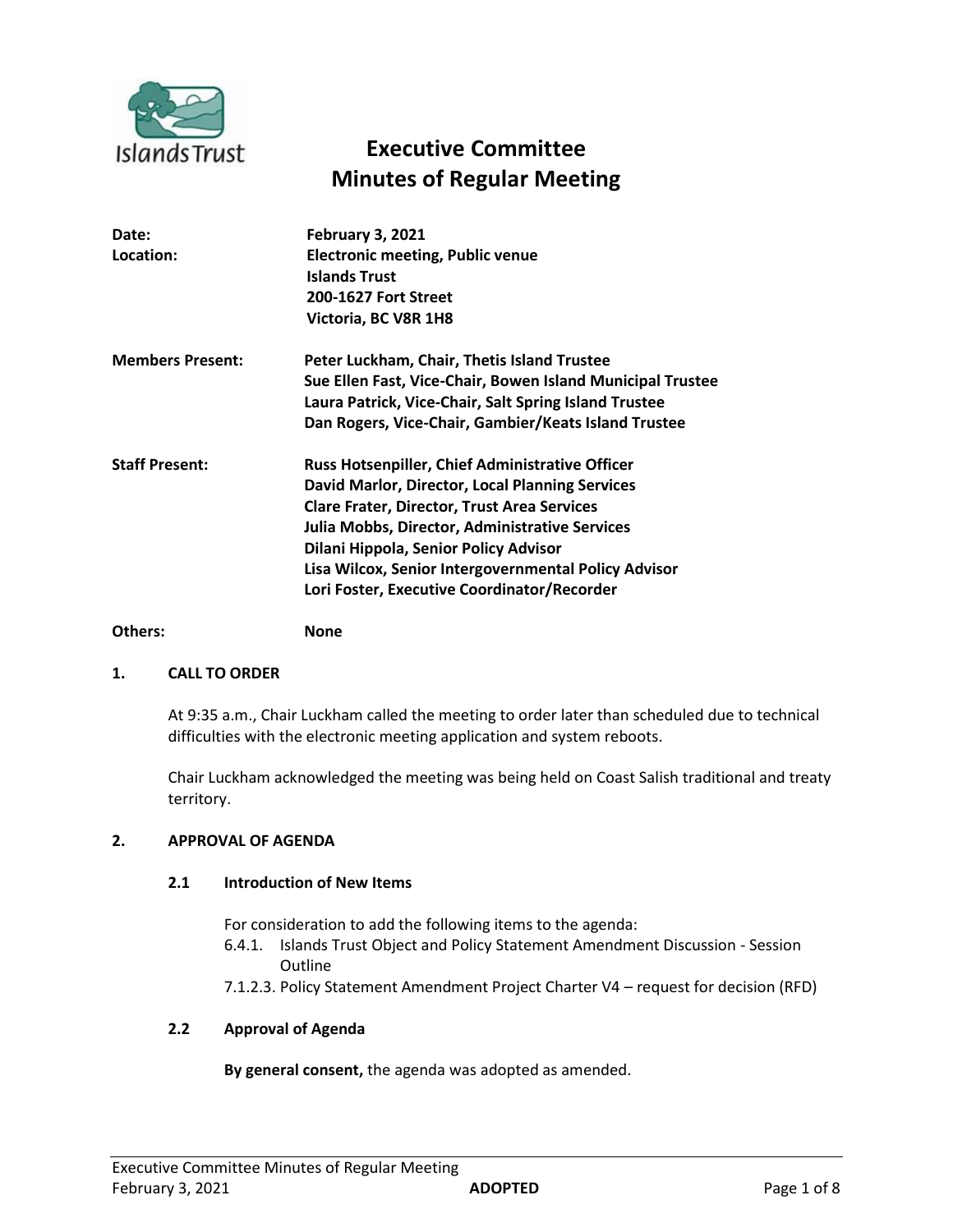# 2.2.1 Agenda Context Notes - None

# **3. ADOPTION OF MINUTES**

# **3.1 January 13, 2021**

**By general consent,** the minutes were adopted as presented.

# **4. FOLLOW UP ACTION LIST AND UPDATES**

# **4.1 Follow Up Action List/Director/CAO Updates**

Staff provided updates on their Follow Up Action List items and gave verbal updates on projects, staffing changes and current activities.

#### **4.2 Local Trust Committee Chair Updates**

Executive Committee members provided verbal updates on recently attended meetings and activities in their roles as local trust committee chairs.

# **4.3 Islands Trust Conservancy Liaison Update**

Vice Chair Fast, who is also Vice Chair of the Islands Trust Conservancy, gave updates on the recently held Conservancy meeting.

# **5. BYLAWS FOR APPROVAL CONSIDERATION**

# **5.1 Mayne Island LTC Bylaw No. 180 (LUB amendment) – RFD**

Vice Chair Rogers spoke to the bylaw.

# **EC-2021-010**

# **It was Moved and Seconded,**

THAT the Islands Trust Executive Committee approve Mayne Island Local Trust Committee Bylaw No. 180, cited as "Mayne Island Land Use Bylaw No. 146, 2008, Amendment No.1, 2020" in accordance with Section 27 of the *Islands Trust Act*.

#### **CARRIED**

The meeting recessed for a break at 10:50 a.m. and reconvened 11:05 a.m.

# **6. TRUST COUNCIL MEETING PREPARATION**

# **6.1 Executive**

# 6.1.1 March Trust Council Draft Meeting Schedule - Briefing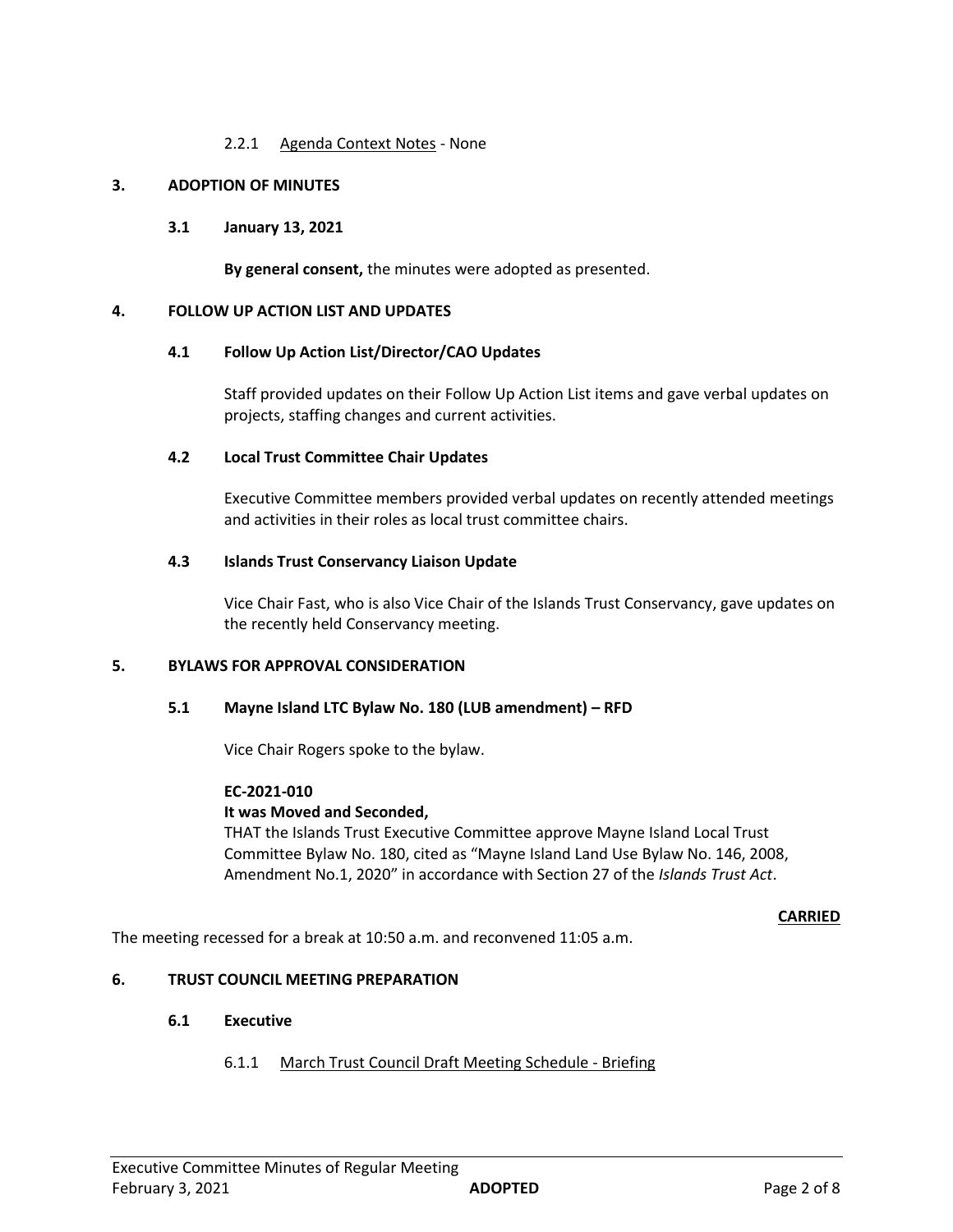**By general consent**, Executive Committee selected the draft schedule, Appendix 1. with the following amendments:

- make Delegations and Town Hall an evening session on Tuesday,
- include New Business session on Thursday,
- merge Trustee Updates with Trustee Summary on Thursday,
- 1 hour lunch breaks and additional afternoon breaks,
- add Select Committee session after Executive session.

The amended schedule will be brought back to the next meeting.

6.1.2 September Trust Council Meeting Logistics – Briefing

**By general consent,** Executive Committee endorsed the Vancouver Island Conference Center and Coast Bastion accommodations as the choice for the September in-person Trust Council meeting.

6.1.3 Trust Council Follow-up Action List

Presented for information.

- **6.2 Local Planning Services**  None
- **6.3 Administrative Services**  None

# **6.4 Trust Area Services**

6.4.1 Islands Trust Object and Policy Statement Amendment Discussion - Session Outline

Executive Committee gave feedback to staff on the flow of the session outline which will be used to guide the Policy Statement Discussion on day 1 of March Trust Council.

The meeting recessed for lunch at 12:30 p.m. and reconvened at 1:00 p.m.

# **7. EXECUTIVE COMMITTEE PROJECTS**

# **7.1 Trust Council Initiated**

- 7.1.1 Executive None
- 7.1.2 Trust Area Services
	- 7.1.2.1 Phase II of Islands 2050 Public Engagement and Policy Directions Report Virtual Open House – RFD

Executive Committee discussed the preferred meeting time and date for the engagement/open house.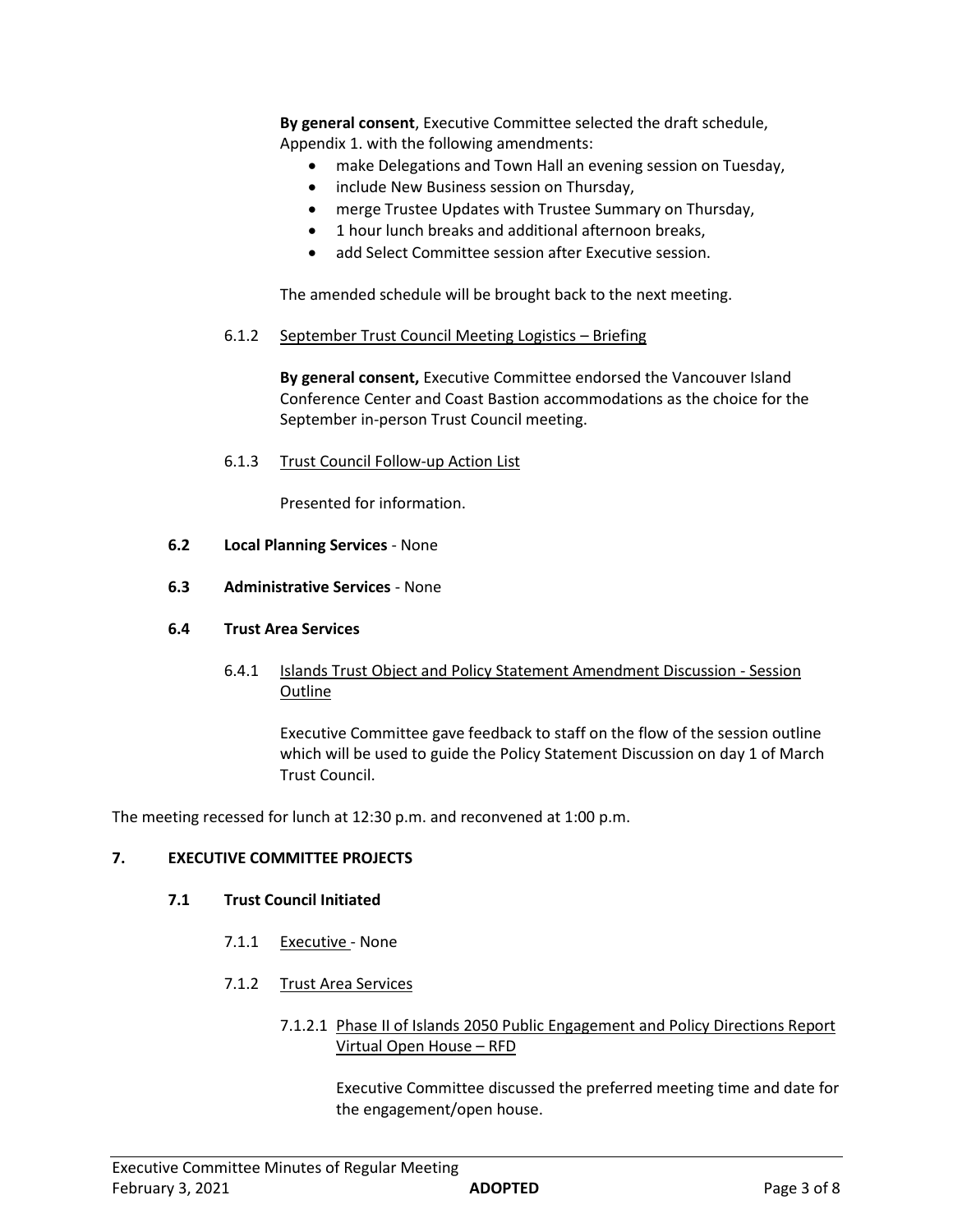# **EC-2021-011**

# **It was Moved and Seconded Fast,**

That Executive Committee endorse the Islands 2050 Virtual Open House project charter, dated February 3, 2021 and hold the open house on a weekday evening in the week prior to Trust Council.

#### **CARRIED**

**By general consent**, item 7.1.2.3 was addressed next.

7.1.2.3 Policy Statement Amendment Project Charter V4 - RFD

# **EC-2021-012**

# **It was Moved and Seconded,**

That Executive Committee approve the Policy Statement Amendment Project Charter v4.

#### **CARRIED**

# 7.1.2.2 2021 AVICC/UBCM Proposed Resolution (Annual Item) - RFD

Feedback was heard that the backgrounder attachment.

# **EC-2021-013**

# **It was Moved and Seconded,**

That the Executive Committee direct staff to forward a resolution with backgrounder for consideration at the 2021 Association of Vancouver Island and Coastal Communities (AVICC) and Union of BC Municipalities (UBCM) conventions, requesting that that the Ministry of Municipal Affairs update the Local Government Act to allow temporary use permit and public hearing notification to be provided electronically.

#### **CARRIED**

# 7.1.3 Local Planning Services

# 7.1.3.1 Local Planning Services Renewal Status Report – Briefing

Staff introduced the briefing as presented in the agenda package.

Discussion was heard on creating policy around local trust committee projects.

Vice Chair Fast lost connectivity at approximately 2:13 p.m. and returned at approximately 2:15 p.m.

# **EC-2021-014**

# **It was Moved and Seconded,**

That Executive Committee request staff to continue this discussion to a future Executive Committee meeting and the pros and cons of reducing the projects per local trust committee to one.

#### **CARRIED**

7.1.4 Administrative Services – None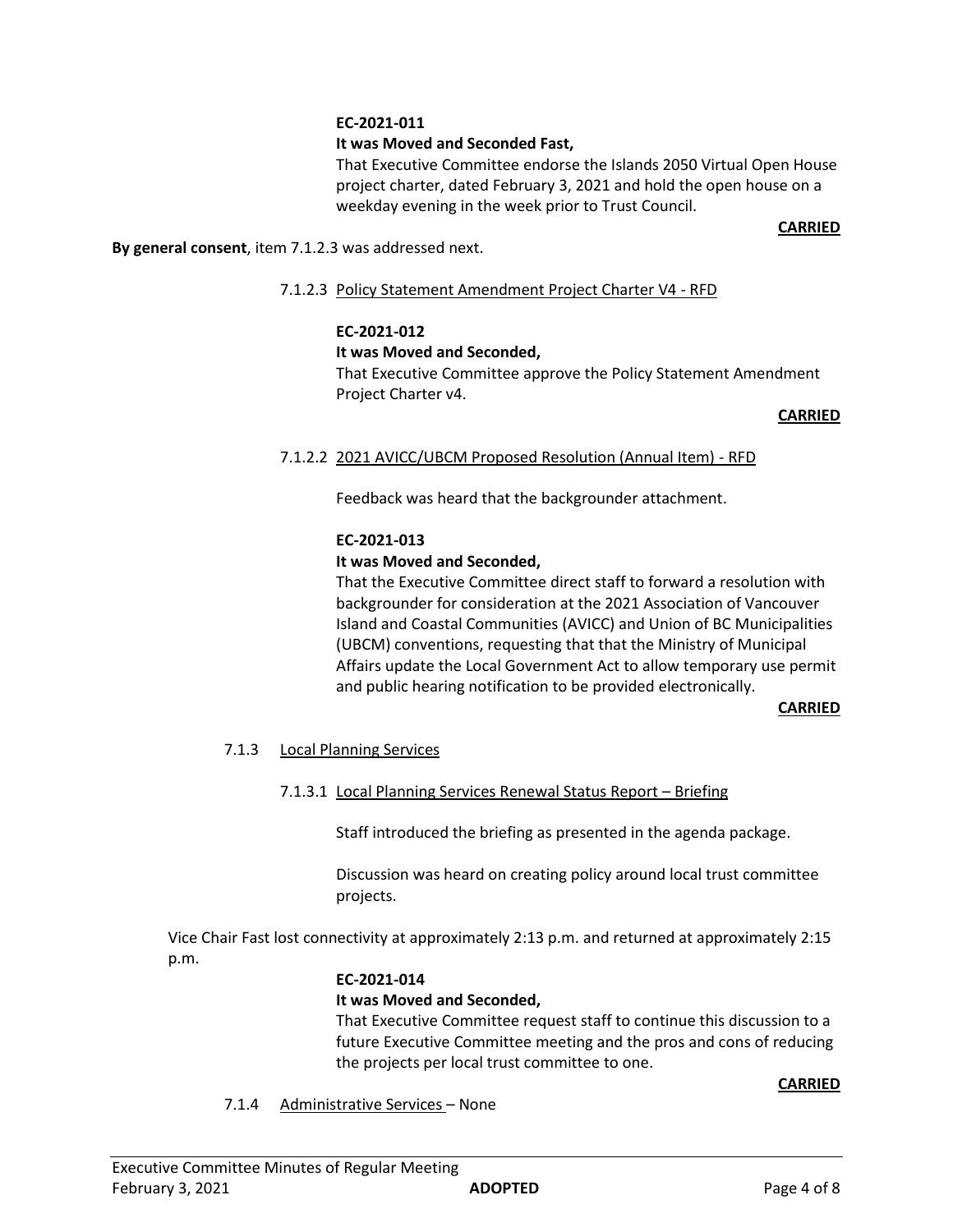# **7.2 Executive Committee Initiated**

# 7.2.1 Executive

### 7.2.1.1 Amendments to the 2018-2022 Strategic Plan – RFD

Chief Administrative Officer (CAO) Hotsenpiller spoke to the request for decision (RFD) as presented.

Discussion followed.

#### **EC-2021-015**

#### **It was Moved and Seconded,**

THAT Executive Committee recommend that Trust Council amend the Strategic Plan to include:

- i. Forestry initiatives including establishment of development permit areas, tree cutting authority advocacy, enforcement of development permits related to forestry and advocacy associated with the Private Managed Forest Land Act,
- ii. Governance and Management Review,
- iii. Request to the Province for additional funding,
- iv. Trust Council Policy Review Project,

#### AND

THAT a report be prepared for March Trust Council outlining the recommended changes.

# **CARRIED**

# 7.2.1.2 Trust Council Policy Review Project – RFD

Legislative Services Manager (LSM) Thiel spoke to the request for decision.

# **EC-2021-016**

#### **It was Moved and Seconded,**

That the Executive Committee instruct staff to draft amendments for replacement of those Trust Council policies deemed as top priority for updating, based on policy review analysis, for consideration of approval by Trust Council.

**CARRIED**

- 7.2.2 Trust Area Services None
- 7.2.3 Local Planning Services None
- 7.2.4 Administrative Services None

The meeting recessed for a break at 3:10 p.m. and reconvened at 3:20 p.m.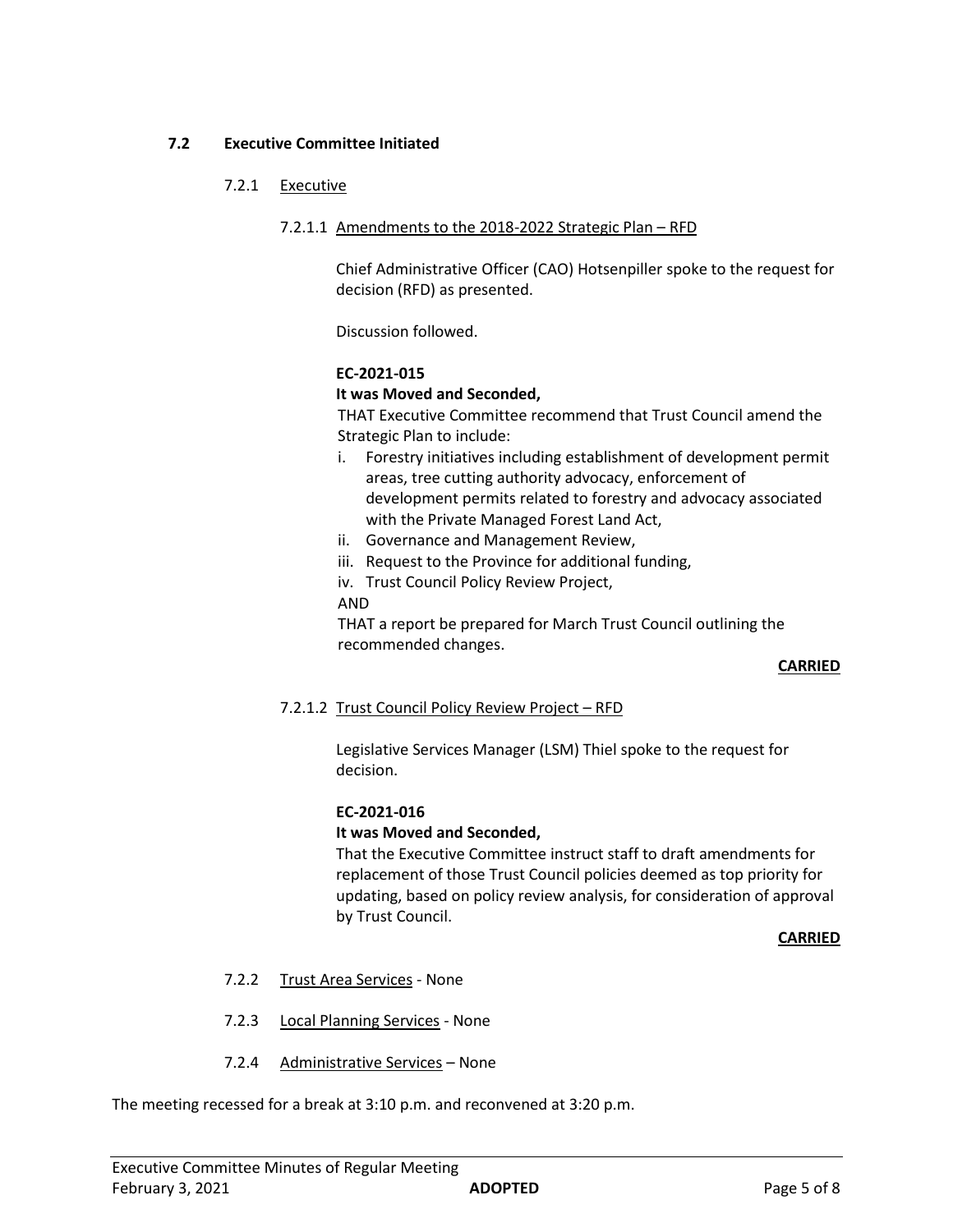# **8. NEW BUSINESS**

# **8.1 Executive/Trust Council**

8.1.1 Executive Committee Sponsorship Application MA-TUP-2021.1 – RFD

Director of Local Planning Services Marlor spoke to the request for decision.

# **EC-2021-017**

# **It was Moved and Seconded,**

That the Islands Trust Executive Committee approves sponsorship in the amount of \$1,100.00 for Temporary Use Permit application MA-TUP-2021.1.

#### **CARRIED**

8.1.2 Annual Executive Committee-Bowen Island Council Meeting – Briefing

Executive Committee discussed the topic options as presented in the briefing.

# **EC-2021-018**

# **It was Moved and Seconded,**

That the following topics, as amended, from the Annual Executive Committee-Bowen Island Council Meeting – Briefing dated January  $27<sup>th</sup>$ , 2021 be forwarded to Bowen Island Council for inclusion on the joint meeting agenda: Remove item 3 as written but reference it in item 1 and forward the following topics: 2, 4, 6, 7, aspects of 8 and update on 9 and; add opportunities for collaboration.

# **CARRIED**

# **8.2 Trust Area Services**

# 8.2.1 LTC Chairs Report on Local Advocacy Topics

Chair Luckham noted that advocacy for digital fiber connectivity to Thetis Island is underway.

# **8.3 Local Planning Services**

# 8.3.1 Contaminated Sites Regulation Change of Procedure – Briefing

Director of Local Planning Services (DLPS) Marlor spoke to the briefing and advised Executive Committee on the new regulation which he will circulate to all trustees.

# **8.4 Administrative Services** – None

# **9. CORRESPONDENCE**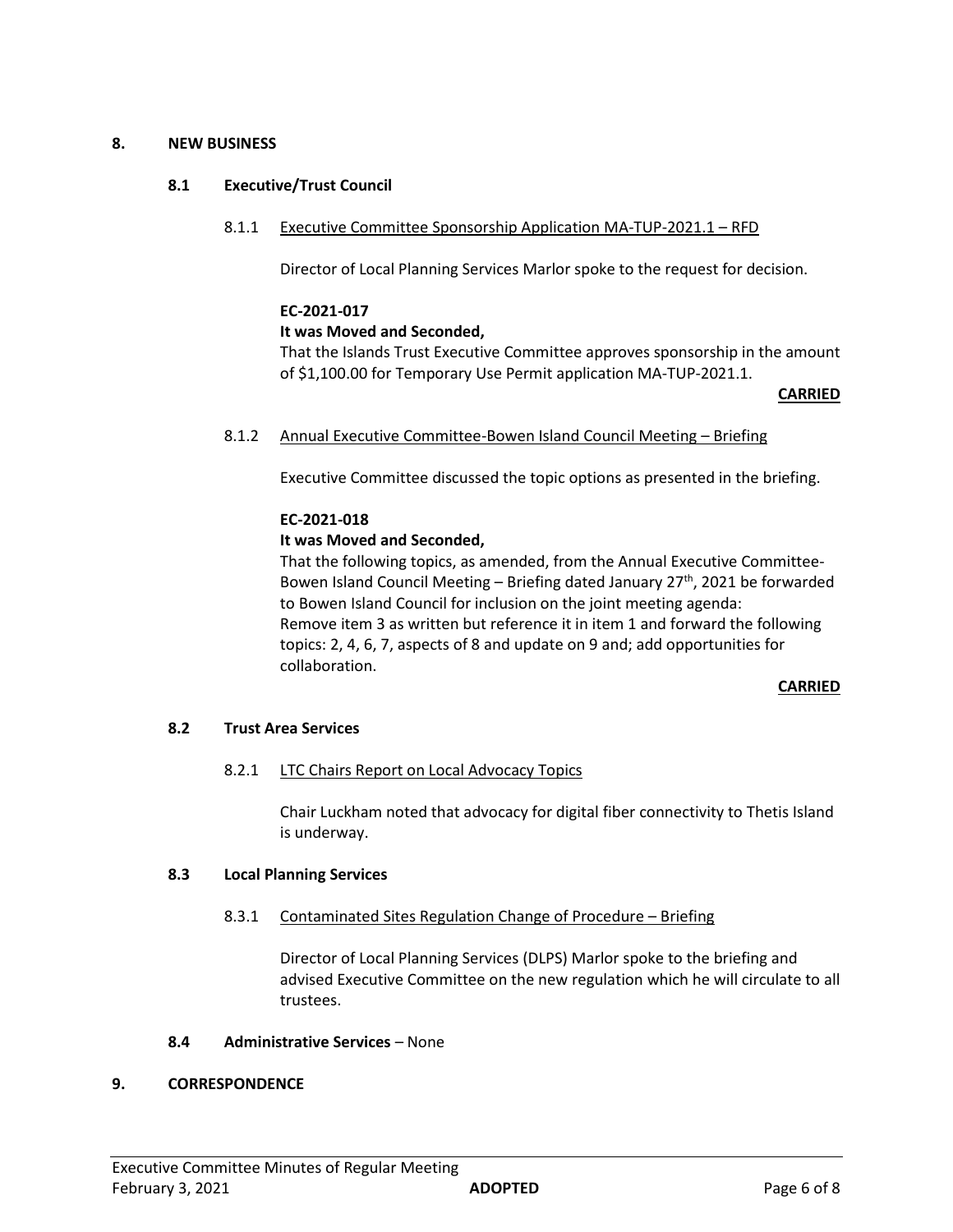**9.1 Opportunity for Feedback: BC Hydro CleanPower 2040 survey deadline January 31, 2021**

Received for information.

**9.2 Hornby Island Conservancy re: Herring Integrated Fisheries Management Plan feedback 2021 letter received Jan 19, 2021**

Received for information.

**9.3 Invitation to the Winter 2021 Oceans Protection Plan Dialogue Forum February 17-19, 2021**

Received for information.

**9.4 Trans Mountain Expansion Project Reconsideration - feedback submission closes March 1, 2021**

#### **EC-2021-019**

#### **It was Moved and Seconded,**

That Executive Committee request staff to draft a Chair letter in response to the invitation to the Provincial Trans Mountain Expansion Project Reconsideration.

**CARRIED**

#### **EC-2021-020**

# **It was Moved and Seconded,**

That the Trans Mountain Expansion Project Reconsideration documents be forwarded to Trustees and they be encouraged to circulate to interested constituents and be advised the Chair is writing a letter.

#### **CARRIED**

# **9.5 FLNRORD Minister Conroy response dated January 26, 2021 to Chair letter**

Received for information.

# **9.6 Minister of State Cullen, Lands Natural Resource Operations, response dated January 26, 2021 to Chair letter**

Received for information.

**9.7 Member of Parliament (MP) Alistair McGregor re: anchorages and survey dated December 11, 2020**

# **EC-2021-021**

# **It was Moved and Seconded,**

That Executive Committee request staff circulate the petition and survey from Member of Parliament (MP) Alistair McGregor to all trustees.

**CARRIED**